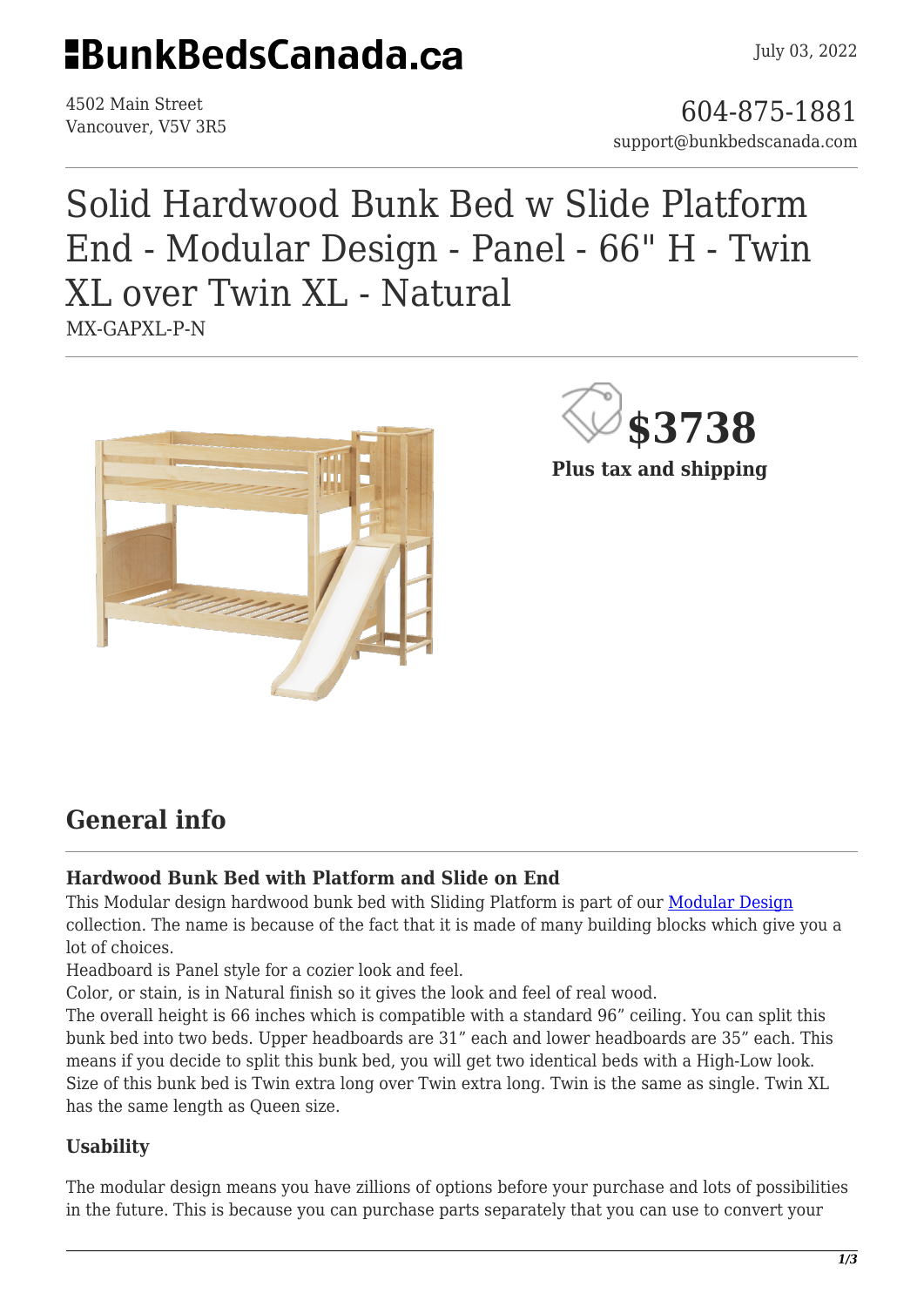# **BunkBedsCanada.ca**

bunk into something else. You can also use this sliding platform with or without the slide and therefore use it for a very long time.

You can use our modular design hardwood bunk bed for kids, teens or adults. It is also suitable for commercial use in your BnB or rental property.

#### **Solid Wood Frame**

We use solid [hardwood](https://en.wikipedia.org/wiki/Hardwood) for this bunk bed. Our factory uses Aspen, Maple, or Birch wood interchangeably for the production of this unit. To achieve maximum strength, we use premium knot-free hardwood for this bunk bed.

Its slats are made of [plywood.](https://en.wikipedia.org/wiki/Plywood) They are about 2.5" wide and 2.5" apart from each other. Each slat comes with holes. So, you can secure every slat to the frame with two wood screws.

#### **Under Bed Storage**

There are a variety of under-bed storage solutions for this collection. You can add a storage trundle, or an under-bed dresser. Alternatively, you can add two independent and large roll-in-out drawers under this bunk bed.

#### **Sliding Platform**

Platform is made of solid hardwood. Slide is also made of solid hardwood on the sides and ends. It has this smooth surface of MDF for easy sliding. Depending on your bunk bed's entrance option, you can install the platform on the left or right hand side or on either end.

The advantage of this sliding platform is that it requires much less space with the slide connecting directly in front of the platform on end. Another advantage is that you can use one size slide platform for all bunks and loft beds in this collection.

This slide connects to the platform using metal hooks. There are two safety pieces that go over these hooks so you do not remove the slide accidentally.

#### **Safety**

This modular design hardwood bunk bed can hold a tested 400lb weight capacity on the upper deck. The lower deck can almost also hold the same weight, but we do not test the lower deck.

All sizes have center support on the upper deck except for the twin. For the lower deck, the center support is available only for XL sizes and Queen sizes.

The modular design has 4 metal pings, purpose built [Rocklocks](https://bunkbedscanada.com/rock-locks-set-of-4.html) which lock the upper and lower headboards.

We use acrylic paint for the white finish. For natural and chestnut finishes we use nc lacquer (nitro cellulose). Also, we test the finishes for chemical compliance with US and EU safety standards.

#### **Assembly**

Assembly of this Modular Design hardwood bunk bed is reasonably simple. No need to assemble the headboards. You need to assemble the ladder, the guard rails, connect mattress rails, and slats. You also need to assemble the platform and the slide. The tricky bit is installing the Rocklock.

#### **Mattress**

Standard size mattress fits this bunk bed just fine. For the upper bunk, you can use a maximum 6" thick mattress. For the lower bunk, depending on which height you are going to choose, use a mattress between 6 to 8" thick